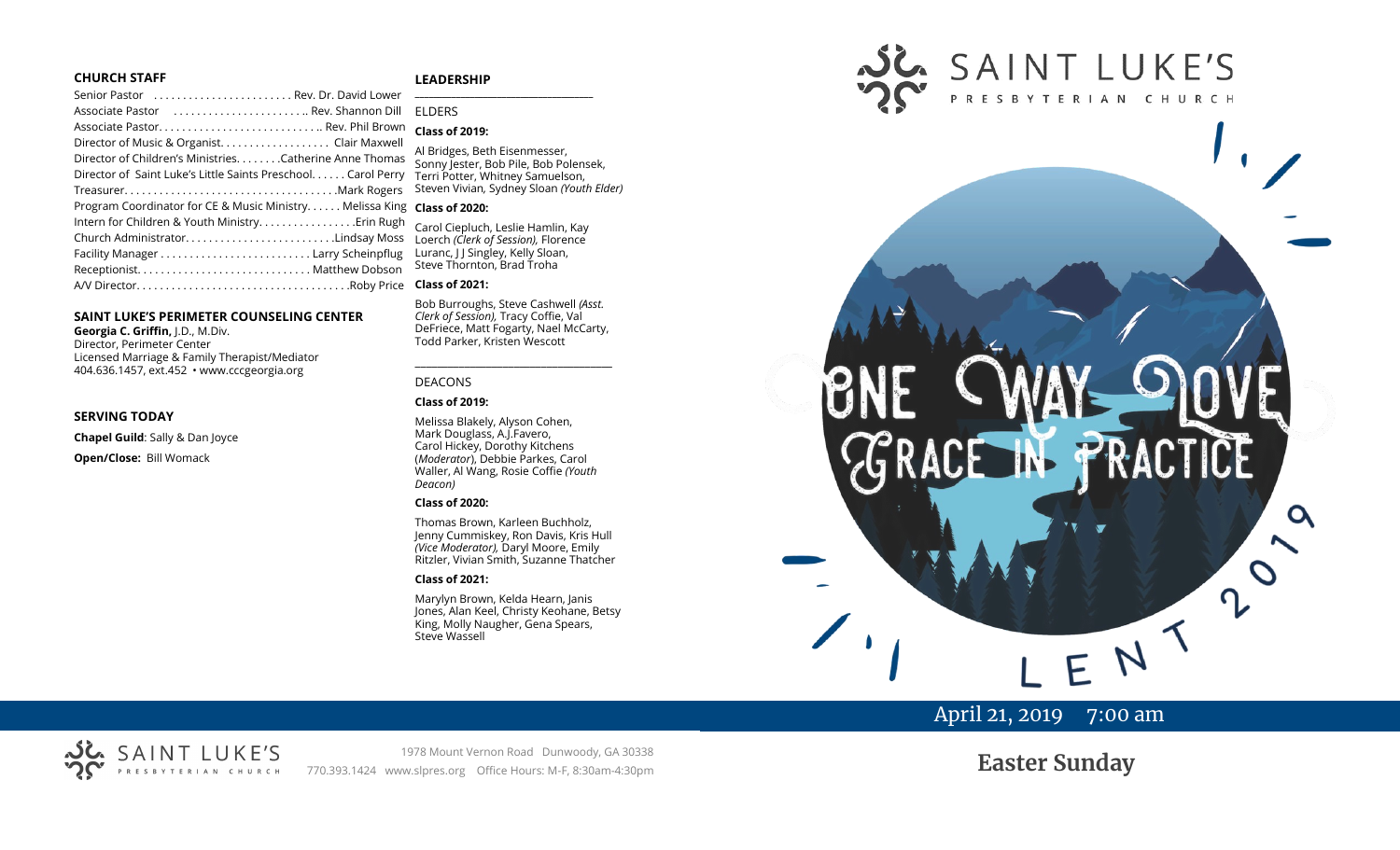

1978 Mount Vernon Road • Dunwoody, Georgia 30338 770.393.1424 • www.slpres.org

#### **April 21, 2019**  Easter Sunday

#### **Liturgical Color:** White

*Liturgical colors can orient us to the season of the church year and help to engage the sense of sight in worship. White is used for special days or seasons for the redemptive work of Jesus, such as Christmas and Easter.*

## **SUNDAY SCHEDULE**

7:00am Sunrise Service, Courtyard 8:30am Sanctuary Worship Service 10:30am Sanctuary Worship Service

## MISSION

Responding to God's call and empowered by the Holy Spirit, we invite all to join us in knowing, serving, and sharing Jesus Christ here and around the world.

VISION

To be a beacon of faith, hope, and love– every member an active disciple in Christ's ministry.

## **WELCOME, GUESTS!**

**DURING** the Welcome, please print the requested information on the Friendship Pad and pass the Friendship Pad down the pew.

**AFTER** the worship service, please join us outside the Chapel where our Pastors will be available to answer questions and provide you with a loaf of freshly-baked bread.

**FOR MORE** information about our programs, ministries or membership, please contact one of our Pastors at 770.393.1424, or visit our website: slpres.org.

## **THAT ALL MAY WORSHIP**

**ASSISTIVE** hearing devices, large print hymnals, large print bulletins and back cushions are available. Please contact an usher for further assistance.

**CHILDREN** are a precious part of our church family, and we welcome them in worship. Worship activity sheets and tactile activities are available on the blue craft cart. For your convenience, there is a Family Restroom located in the administrative office's hallway, on the first floor, near the main lobby.



For information on all activities and events at Saint Luke's, please go to slpres.org.

**FLOWER THE EASTER CROSS—** Celebrate Easter by covering our sanctuary cross with flowers!

**FAMILY PROMISE VOLUNTEERS NEEDED—** Saint Luke's will host Family Promise guests this week, **April 21 - 29.** To volunteer, go to slpres.org and click the Volunteer tab or contact Beth Underhill at bunderhill.mail@gmail.com.

**2019 HABITAT HOUSE—** The work continues for five more Saturdays with a jump over Memorial Day weekend. We need 15 volunteers for each work day! For more details or to volunteer, go to slpres.org.

**OWLS ON APRIL 23—** Join the Older, Wiser & Loving Seniors (OWLS) at 11:30 am on April 23! Senior Pastor David Lower will talk about his recent trip to the Holy Land.

### **SLPC BUILDING & GROUNDS WORK DAY—**

Please join us at 9 am Saturday, April 27, for a morning of window washing, spreading mulch, Columbarium pond cleaning, etc. Contact Val DeFriece at vdefr@aol.com with questions.

#### **2019 VBS: SEEKING SAFARI LEADERS—**

We're not LION! We NEED VBS volunteers! Go to the Volunteer tab at slpres.org to view all the various volunteer opportunities! Contact Stephanie McGoldrick, tsmcgoldrick@gmail.com, with questions.

**PW SPRING GATHERING —** The Presbyterian Women's (PW) Annual Spring Gathering will be on May 6 at 6 pm. All women are invited to enjoy fellowship, potluck dinner, and worship service. Please register on the poster in the lobby. Questions? Contact Sandra DuBois at [sandradubois@bellsouth.net](mailto:sandradubois@bellsouth.net)

**CHASTAIN AT SAINT LUKE'S —** This perennial favorite returns on May 5 this year, featuring popular music from the Broadway stage and highlighting our own talented church members. Bring your own picnic supper! All are invited! Walk ups are welcome, or reserve a table at slpres.org.

### **FLORIDA PANHANDLE REBUILD TRIP, JULY**

**15-17—** Saint Luke's has the opportunity to partner with Hope Panhandle, Inc., to help reach out to those who continue to need assistance rebuilding their homes and lives after Hurricane Michael made landfall six months ago. For more information, visit slpres.org or contact Shannon Dill, shannondill@slpres.org.

**NEW MEMBER INQUIRER'S CLASS**— If you are interested in learning more about Saint Luke's, the Presbyterian faith tradition, and what it means to be a member of this wonderful church, please join senior pastor David Lower for a New Member Inquirer's Class on **May 5, 12, and 19 at 9:15 am** in the Session Room (room 109). New members will be welcomed during the 10:30am service on **Sunday, May 19.** Childcare provided during classes. Contact David Lower with questions: davidlower@slpres.org / 770.393.1424, ext. 223.

ල්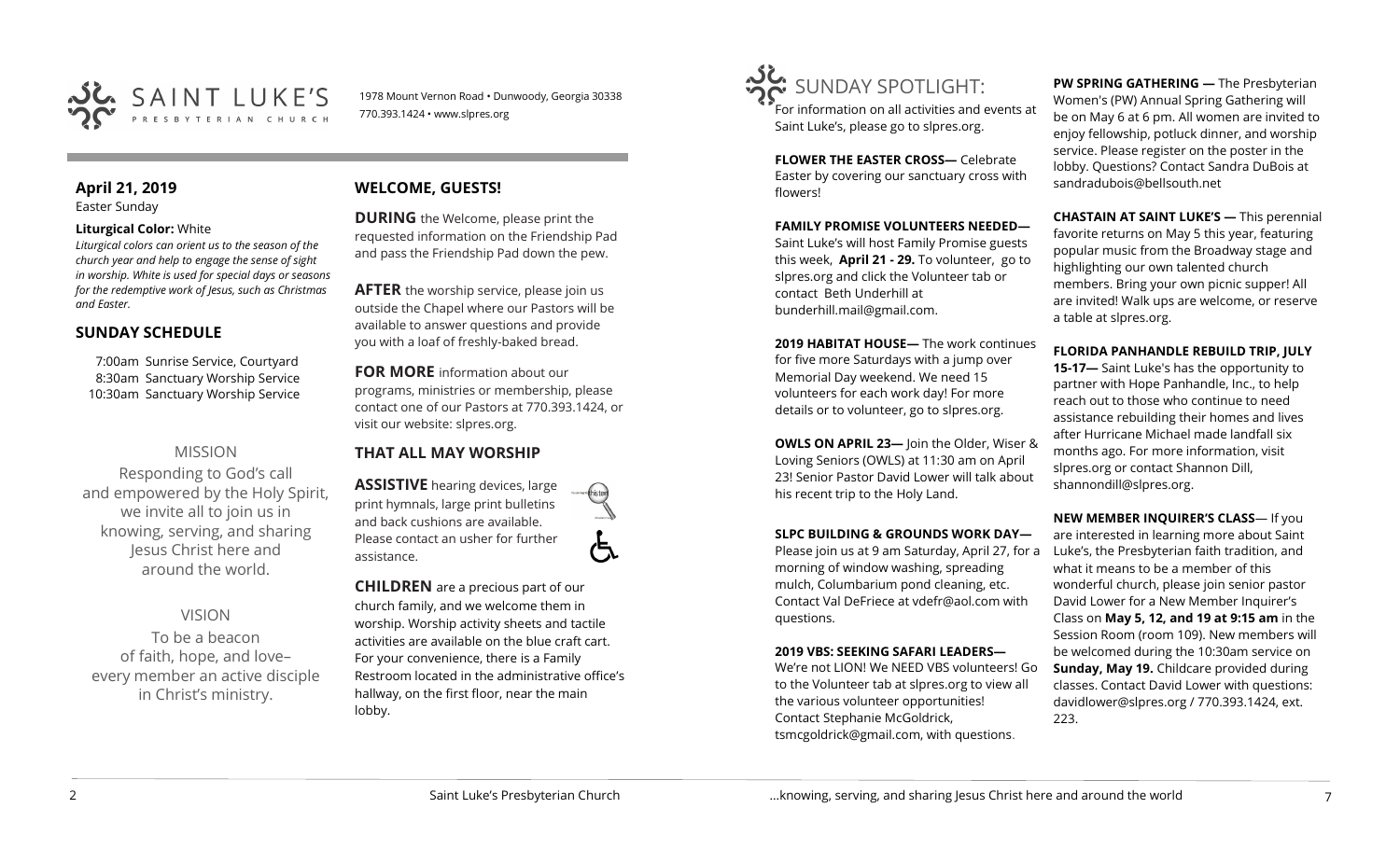

## **In Preparation for Worship**

"We don't know what the women said. The emphasis is on what the women do. There is something refreshing in this. They are women who, filled with anticipation, have come to the tomb to discover what is next and to do it." *- Holly Hearon, Working Preacher*

I

### **Welcome**

## **Call to Worship\***

Leader: Alleluia! Christ is Risen! **People: Christ is risen indeed! Alleluia!** Leader: This is the day that the Lord has made; **People: Let us rejoice and be glad in it!**

l

**Opening Hymn #250\*** In the Bulb There is a Flower

## **Prayer for the Day\***

**Almighty God, As morning breaks, we hear and see that Christ is risen. We behold that you have broken the powers of sin and death, and opened the way to true life, which is eternal. In Christ you have opened to us the gates of hope and righteousness. As we enter through them, let our hearts be filled with praise. Amen!**

## **Passing the Peace of Christ\***

Leader: May the peace of Christ be with you. **People: And also with you.** 

# **Scripture Reading** Matthew 28:1-10 Leader: The Word of the Lord. **People: Thanks be to God. Sermon Sermon** There You Will See Him" Shannon Dill

**Hymn #240\*** Alleluia, Alleluia! Give Thanks